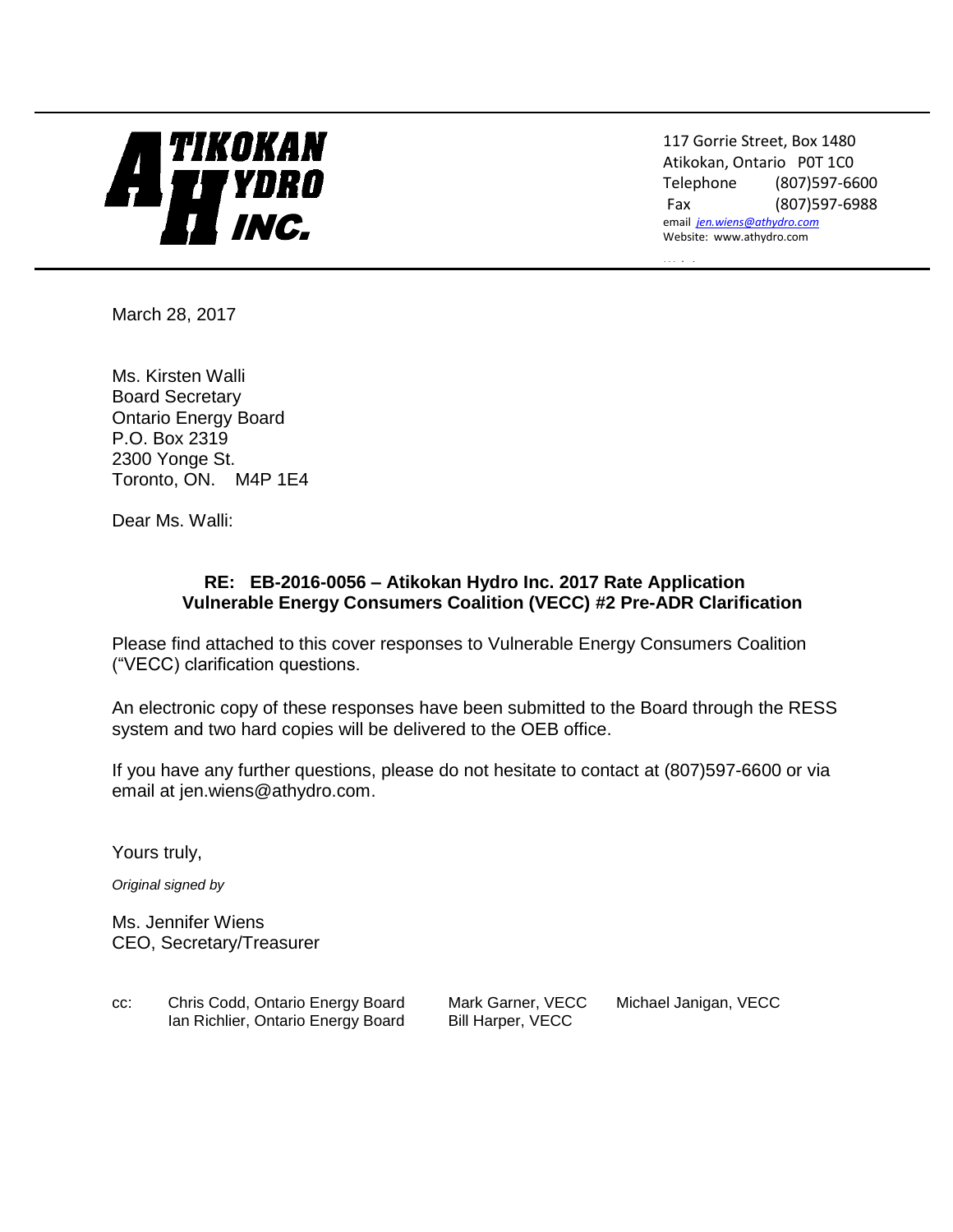Atikokan Hydro Inc.

# Vulnerable Energy Consumers Coalition (VECC) Clarification Responses

## EB-2016-0056

Rates Effective: May 1, 2017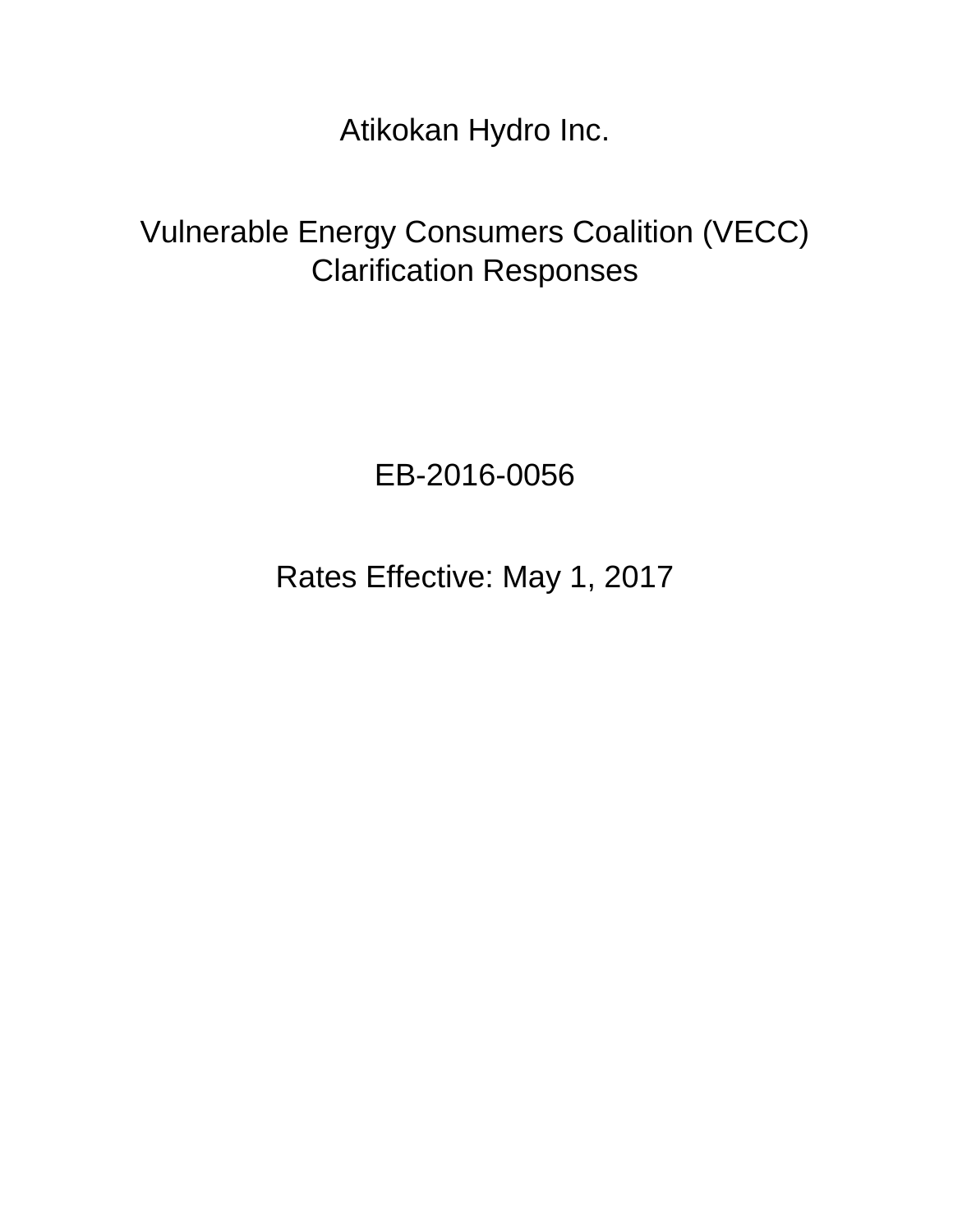## **Contents**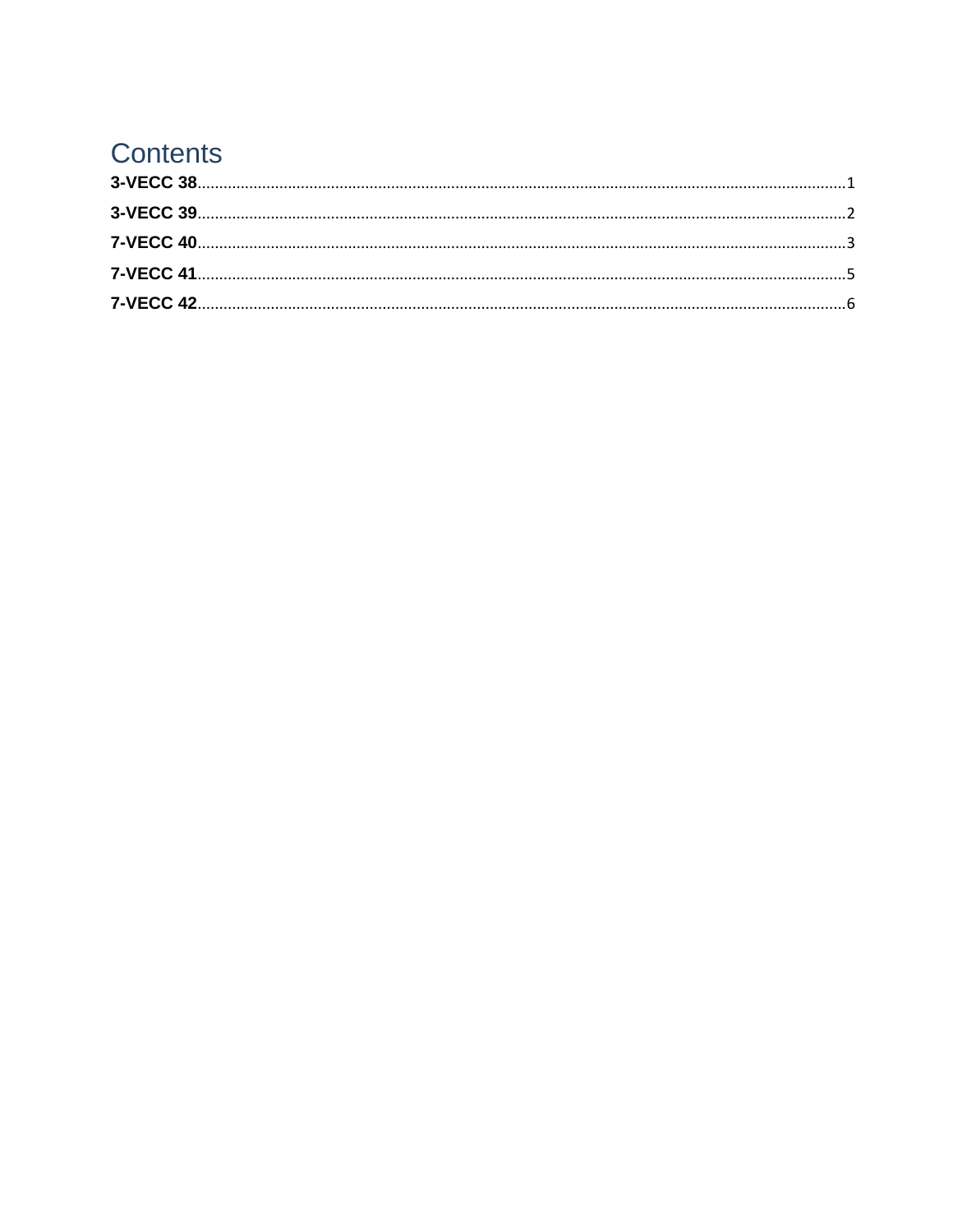Atikokan Hydro Inc EB-2016-0056 Filed: March 28, 2017 Page **1** of **6**

#### <span id="page-3-0"></span>**3-VECC 38**

Reference: Staff 22 VECC 16 b) & d)

- a) The actual 2016 customer counts by class reported in these two responses are different. Please reconcile and indicate what the correct values are for 2016 and, in particular, whether the number of GS>50 increased to 18.
- b) Does the reconciliation change the values used in responding to VECC 16 d)? If so, please provide a revised response.

#### **RESPONSE**

a) Atikokan confirms the actual year end 2016 customer/connections counts by class are

> Residential 1392  $GS < 50$  229  $GS > 50$  17 Street Light 625

The actual average 2016 customer/connections by class are

Residential 1397  $GS < 50$  231  $GS > 50$  18 Street Light 625

Respectively, the GS > 50 class did not increase and the actual 2016 customer count is 17.

b) The reconcilitation does not change the values used in responding to VECC 16 d).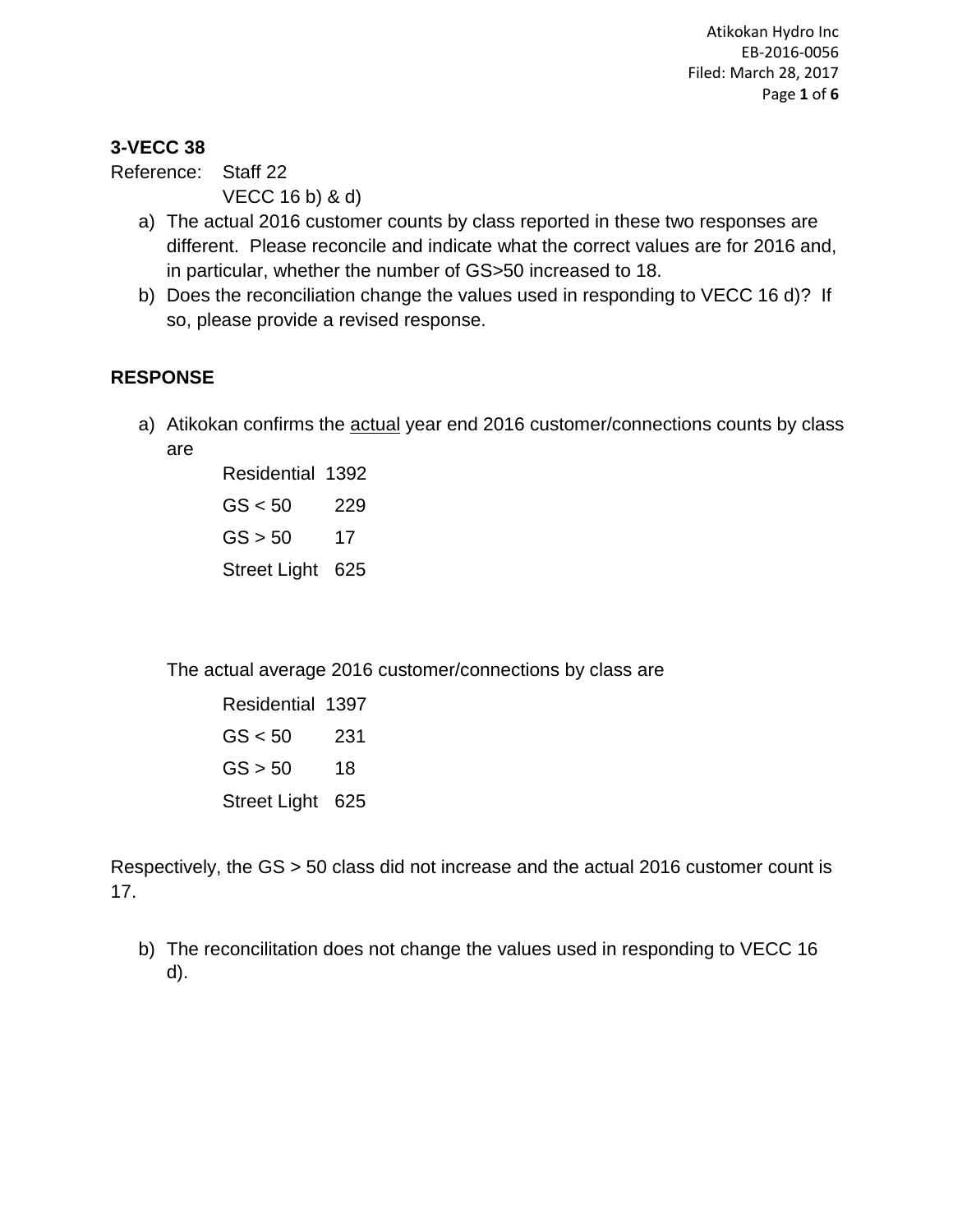Atikokan Hydro Inc EB-2016-0056 Filed: March 28, 2017 Page **2** of **6**

### <span id="page-4-0"></span>**3-VECC 39**

Reference: Staff 22, 23 and 24 VECC 17

- a) Given the volatility in the GS>50 class load in recent years, please re-estimate the purchase power equation using the revised 2002-2015 data but adjust:
	- The monthly purchase power values used to include local generation (per VECC 17) but exclude the GS>50 class load.
	- The customer count values used to exclude the GS>50 count.
- b) Please provide the resulting equation and 2017 forecast for purchased and billed load by class (excluding GS>50) based on the results of part (a). Note: The historical loss factor used to convert purchased to billed load will also need to be re-estimated.

#### **RESPONSE**

Atikokan only has good monthly billed kWh data for this class from 2010 and forward. All monthly data prior to this date is either not available or reliable due to the 2009 conversion to a new billing system. As a result, Atikokan is not able to answer this question since the necessary data needed to complete the answer is not available.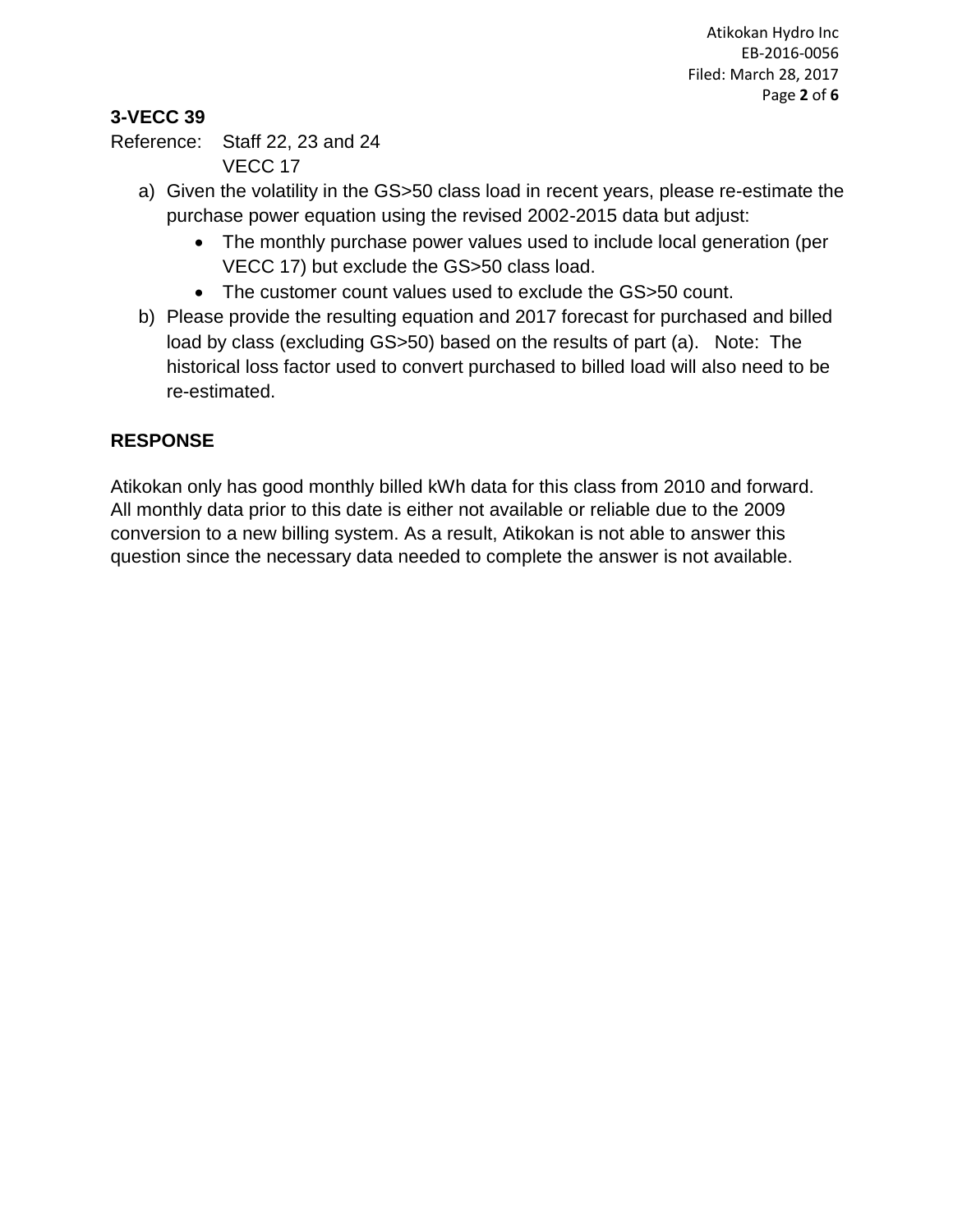#### <span id="page-5-0"></span>**7-VECC 40**

#### Reference: VECC 19 b)

- a) VECC 19 b) requested any IESO reports regarding the persisting effects of 2015 CDM programs. It is noted that the IESO produces a report for each LDC titled – Final 2015 Annual Verified Results – Annual Persistence Report that sets out the persisting effects of the LDC's 2015 CDM programs which other distributors have filed in their 2017 COS proceedings (e.g. CNPI – EB-2016-0061). Please provide the comparable report for Atikokan.
- b) In the Application (Ex. 3, pages 18-19) a value of 64 MWh is used for the expected full year savings from 2015 CDM programs. However, the IESO Report for 2015 provided in response to VECC 19 b) indicates that actual verified savings were 127.219 MWh. Please revise Tables 3-15 through 3-20 to reflect the actual reported results for 2015 and their persisting savings through 2016 and 2017.

#### **RESPONSE**

- a) Atikokan has requested to receive the IESO Report; Final 2015 Annual Verified Results – Annual Persistence Report and as a result is unable to share this report at this time.
- b) Tables 3-15 through Table 3-20 are revised to reflect the actual reported results for 2015; verified actual savings of 127.219 Mwh.

|                        | 2015    | 2016    | 2017    |
|------------------------|---------|---------|---------|
| 2015 Programs          | 127,219 | 127,219 | 127,219 |
| 2016 Programs          |         | 147,000 | 147,000 |
| 2017 Programs          |         |         | 402,000 |
| Total Applicable to    | 127,219 | 147,000 | 402,000 |
| Target                 |         |         |         |
| <b>Total Including</b> | 127,219 | 274,219 | 676,219 |
| Persistence            |         |         |         |

**Table 3-15: 2015-2027 Expected Full Year Total kWh Savings**

| Table 3-16: 2015-2027 Expected Full Year Residential kWh Savings |  |  |  |
|------------------------------------------------------------------|--|--|--|
|------------------------------------------------------------------|--|--|--|

|                            | 2015   | 2016    | 2017    |
|----------------------------|--------|---------|---------|
| 2015 Programs              | 55,215 | 55,215  | 55,215  |
| 2016 Programs              |        | 57,000  | 57,000  |
| 2017 Programs              |        |         | 97,000  |
| <b>Total Applicable to</b> | 55,215 | 57,000  | 97,000  |
| Target                     |        |         |         |
| <b>Total Including</b>     | 55,215 | 112,215 | 209,215 |
| Persistence                |        |         |         |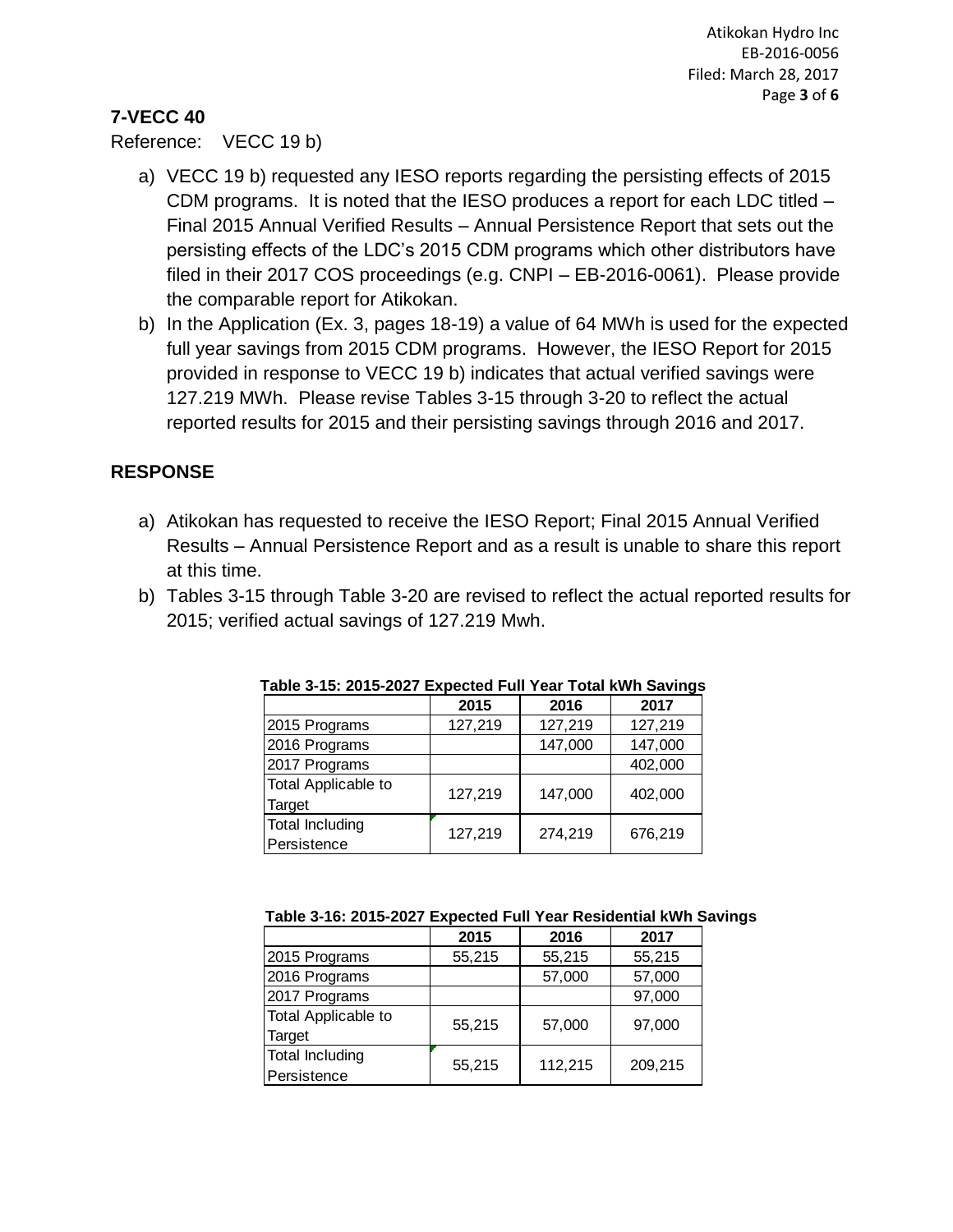Atikokan Hydro Inc EB-2016-0056 Filed: March 28, 2017 Page **4** of **6**

|                            | 2015   | 2016    | 2017    |
|----------------------------|--------|---------|---------|
| 2015 Programs              | 72,004 | 72,004  | 72,004  |
| 2016 Programs              |        | 81,000  | 81,000  |
| 2017 Programs              |        |         | 274,500 |
| <b>Total Applicable to</b> | 72,004 | 81,000  | 274,500 |
| Target                     |        |         |         |
| <b>Total Including</b>     | 72,004 | 153,004 |         |
| Persistence                |        |         | 427,504 |

#### **Table 3-17: 2015-2027 Expected Full Year GS < 50 KW kWh Savings**

**Table 3-18: 2015-2027 Expected Full Year GS > 50 KW kWh Savings**

|                            | 2015 | 2016  | 2017   |
|----------------------------|------|-------|--------|
| 2015 Programs              |      |       |        |
| 2016 Programs              |      | 9,000 | 9,000  |
| 2017 Programs              |      |       | 30,500 |
| <b>Total Applicable to</b> |      | 9,000 | 30,500 |
| Target                     |      |       |        |
| <b>Total Including</b>     |      | 9,000 | 39,500 |
| Persistence                |      |       |        |

#### **Table 3-19: Manual CDM Adjustment by Rate Class (kWh)**

| Year        | ∣Residential∣ GS<50 kW |         | <b>GS&gt;50 kW</b> | Total   |
|-------------|------------------------|---------|--------------------|---------|
| 2016 Bridge | 56.108                 | 76.502  | 4.500              | 137.110 |
| 12017 Test  | 133.108                | 254.252 | 24.250             | 411.610 |

|  | Table 3-20: 2017 Expected CDM Savings by Rate Class for LRAM Variance Account |  |  |  |
|--|-------------------------------------------------------------------------------|--|--|--|
|--|-------------------------------------------------------------------------------|--|--|--|

| <b>Year</b>            | <b>Residential GS&lt;50 kW</b> |         | <b>GS&gt;50 kW</b> | Total   |
|------------------------|--------------------------------|---------|--------------------|---------|
| 12017 Test - kWh       | 154.000                        | 355,500 | 39.500             | 549,000 |
| 12017 Test - kW Annual |                                |         | 112                | 112     |
| 2017 Test - kW Monthly |                                |         |                    |         |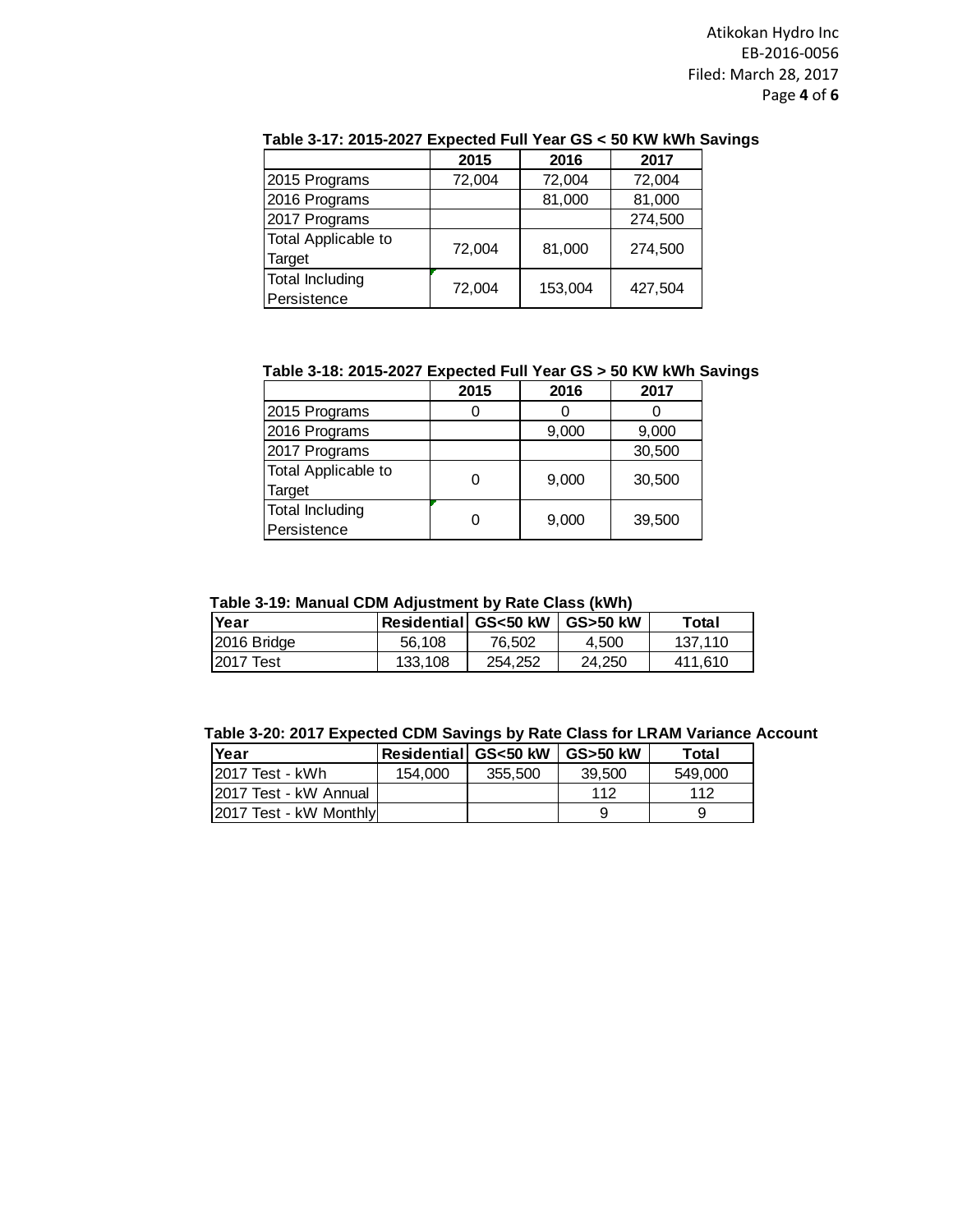Atikokan Hydro Inc EB-2016-0056 Filed: March 28, 2017 Page **5** of **6**

## <span id="page-7-0"></span>**7-VECC 41**

Reference: VECC 28 and VECC 29

- a) It is noted that the revised LRAMVA Work Form does not include:
	- i. In Tab 4, the adjustments made in subsequent years to the initially verified Residential result for 2012 and 2013.
	- ii. In Tab 2, the approved 2012 LRAMVA threshold (per VECC 29).

Please provide a corrected version of the Work Form.

#### **RESPONSE**

a) Atikokan has revised the LRMAVA Work Form to include the adjustments as directed in this question. The live version will be filed as Atikokan\_2017\_LRAMVA\_Work\_Form\_revised\_20170328.